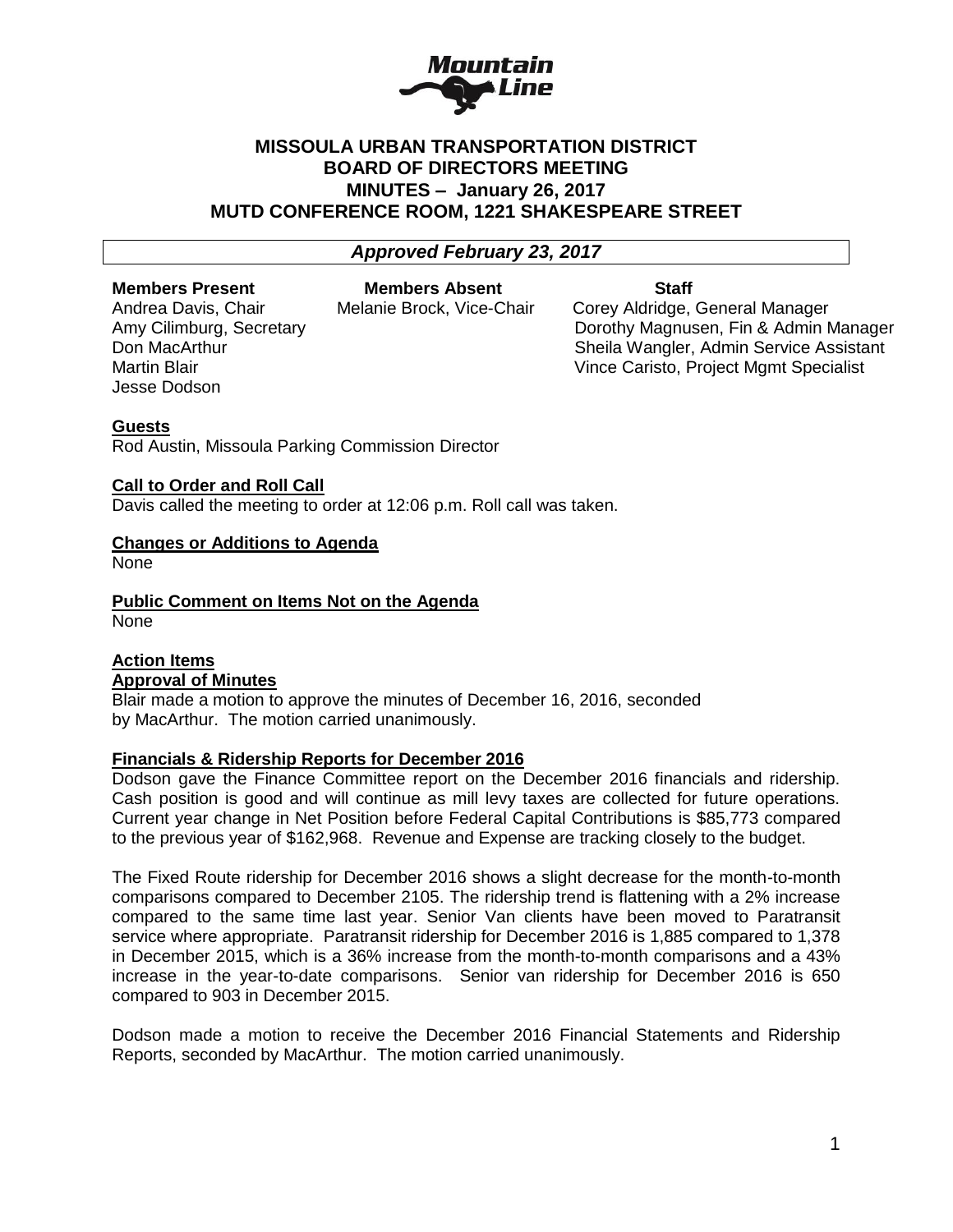## **Update to Board Bylaws**

Aldridge stated that with the recent request to open up the Planning Committee to all Board Members, an amendment to the Board Bylaws would be required. Staff took this opportunity to update the format and structure of the bylaws as they have not been amended in many years. The Board had a lengthy discussion regarding the changes and it was decided to have Board Secretary Cilimburg work with staff on additional amendment recommendations.

Blair moved to have the Board Bylaw Amendments be referred to the Board Secretary to make additional amendment recommendations to the Board, seconded by Dodson. The motion carried unanimously.

## **2017 Officer Elections & Committee Assignments**

The Nominating Committee presented nominations for the 2017 Board Officers:

Vice-Chair: Melanie Brock Treasurer: Jesse Dodson Secretary: Amy Cilimburg

The nominations for committees: Executive Committee: Andrea Davis, Melanie Brock, and Don MacArthur

Planning Committee: Don MacArthur, Melanie Brock, Amy Cilimburg, and Jesse Dodson (subject to Bylaws Amendment)

Finance Committee: Jesse Dodson, Marty Blair, and Vacant (City Appointment)

Special Transportation Advisory Committee (STAC) Appeals Representative: Marty Blair

Transportation Policy Coordinating Committee (TPCC) Representative: Don MacArthur

Cilimburg made a motion to accept the nominations for the Board Officers and Committee Assignments, seconded by Dodson. The motion carried unanimously.

#### **Long Range Strategic Plan Consultant Selection**

Caristo reported that six proposals were received by MUTD in response to the Request for Proposal (RFP) for the Long Range Strategic Plan Consultant. The Selection Committee reviewed and scored all proposals, conducted video interviews with four of the six firms, and conducted in-person interviews with the two finalists. The Selection Committee selected the firm of Jarrett Walker & Associates as the best proposal.

Blair made a motion to authorize the General Manager to execute a contract with the firm Jarrett Walker & Associates for a Long Range Strategic Plan, not to exceed \$151,834, seconded by MacArthur. The motion carried unanimously.

## **Federal Transit Administration (FTA) Triennial Review**

Magnusen reported that the Triennial Review is an assessment of MUTD's compliance with Federal requirements, determined by examining a sample of grant management and program implementation practices. The review focused on seventeen areas. Deficiencies were found in four areas. Staff has written a letter to FTA which outlines MUTD's position and actions taken responding to the findings and following through with updated policies, manuals and documentation that have been requested. The Board requested an update on FTA's reply in response to MUTD's letter.